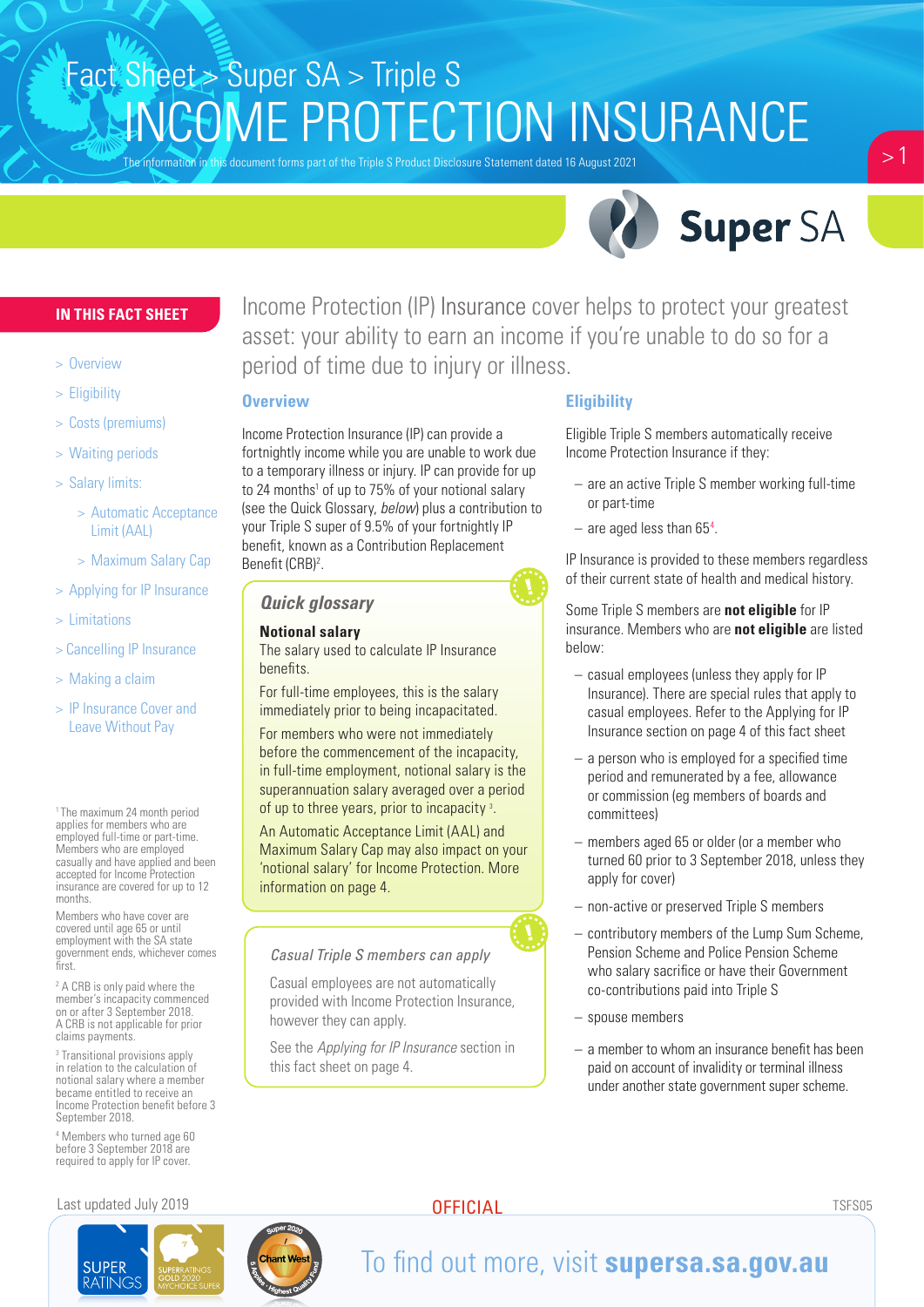The information in this document forms part of the Triple S Product Disclosure Statement dated 16 August 2021



### **IN THIS FACT SHEET**

- > Overview
- > Eligibility
- > Costs (premiums)
- > Waiting periods
- > Salary limits:
	- > Automatic Acceptance Limit (AAL)
	- > Maximum Salary Cap
- > Applying for IP Insurance
- > Limitations
- > Cancelling IP Insurance
- > Making a claim
- > IP Insurance Cover and Leave Without Pay

#### **Example of IP Insurance cover**

Bruce works full time for the SA Government and was eligible for IP Insurance cover. His salary is \$70,000 pa. Bruce becomes unwell and his IP Insurance benefit is approved as follows:

He receives a fortnightly payment of 75% of his notional salary into his bank account and 9.5% of that amount into his super.

It means that fortnightly he receives \$2,012 (minus tax) to his bank account and \$191 is paid into his super.

|  |                              | <b>Description</b>                                        | <b>Calculation</b>                        |  |
|--|------------------------------|-----------------------------------------------------------|-------------------------------------------|--|
|  | IP payment                   | 75% of notional salary paid into<br>Bruce's bank account. | = Salary x IP benefit% x fortnight period |  |
|  |                              |                                                           | $= $70,000 \times 0.75 \times (12/313)$   |  |
|  |                              |                                                           | $= $2,012.78$ (before tax)                |  |
|  | Contribution                 | 9.5% of the fortnightly IP benefit.                       | $=$ IP benefit x 9.5%                     |  |
|  | Replacement<br>Benefit (CRB) |                                                           | $= 2,012.78 \times 0.095$                 |  |
|  |                              |                                                           | $= $191.21$                               |  |
|  | Total Benefit                |                                                           | \$2,203.99                                |  |

### **Costs (premiums)**

IP Insurance premiums are automatically deducted from your Employer Account in your Triple S account.

The cost of IP Insurance is based on your:

- salary paid for each pay period while you have IP cover
	- age
	- waiting period.

The table of premiums is shown on page 3.

Super SA does not use occupational ratings or premium loadings. Premium loadings are used by some insurance providers to minimise their risk in insuring individuals with higher-risk jobs or who have certain medical conditions or undertake certain activities. Under legislation, the Super SA Board has the option to place limitations on insurance cover. Refer to the *Assessment of your application section* on page 5 of this fact sheet.

### **Waiting periods**

The default waiting period for IP Insurance is 30 calendar days. The waiting period begins from your last day of work or the start of your incapacity, whichever is later.

The waiting period is calendar days, not business days.

Special rules apply where you return to work during the waiting period. Contact Super SA for further information.

You can change your waiting period. You can choose between a waiting period of either 30 or 90 days.

Changing your waiting period will impact your premiums. The 90 day waiting period option has lower premiums but you will have to wait longer before IP Insurance benefits can be paid.

If you change from the 90 day waiting period to the 30 day waiting period option, the earliest you can be eligible to receive IP payments will be 90 days from the change.

Last updated July 2019 TSFS05

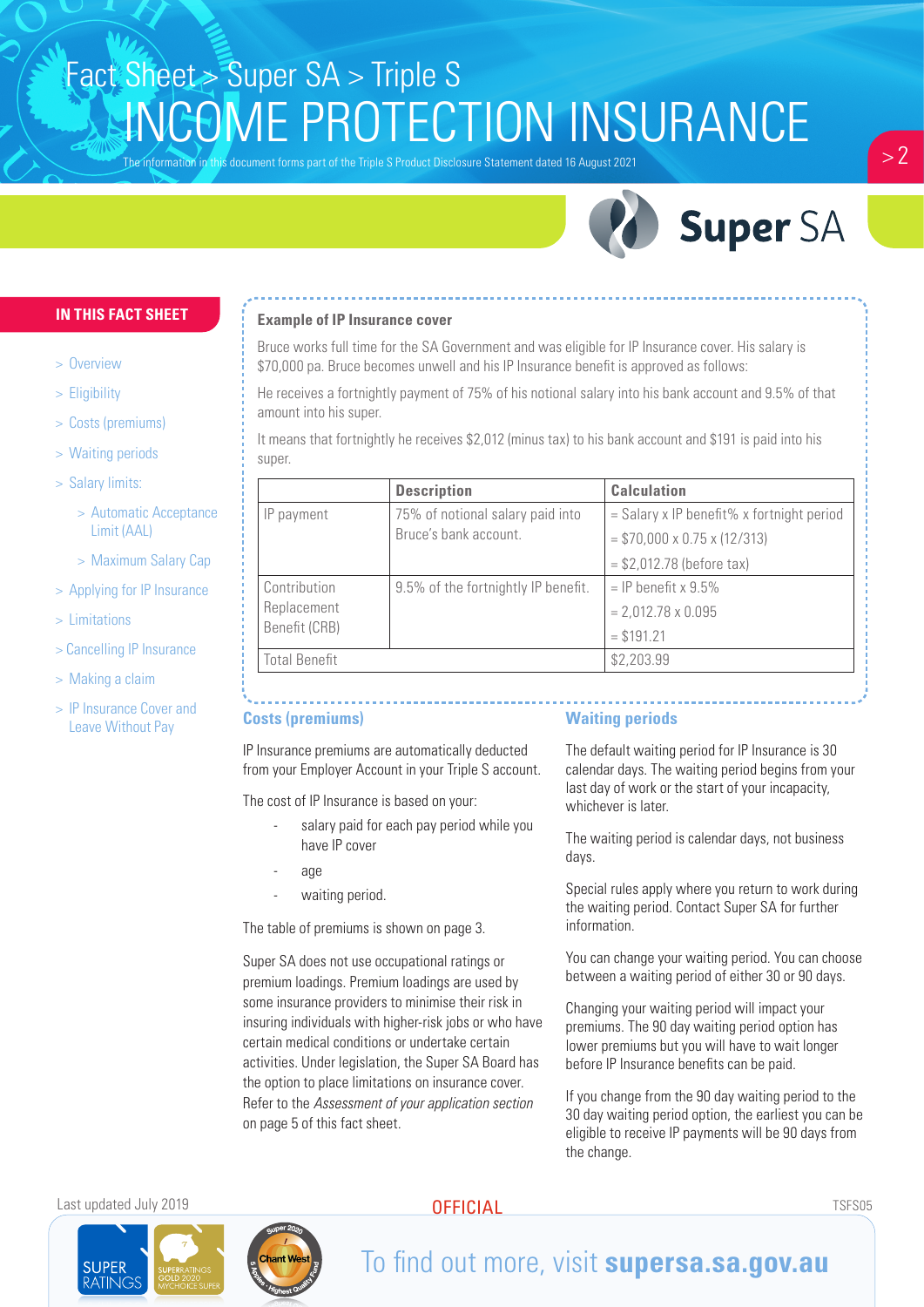The information in this document forms part of the Triple S Product Disclosure Statement dated 16 August 2021



#### **IN THIS FACT SHEET**

- > Overview
- > Eligibility
- > Costs (premiums)
- > Waiting periods
- > Salary limits:
	- > Automatic Acceptance Limit (AAL)
	- > Maximum Salary Cap
- > Applying for IP Insurance
- > Limitations
- > Cancelling IP Insurance
- > Making a claim
- > IP Insurance Cover and Leave Without Pay

#### **Important:**

Premiums for members who joined Triple S after 3 September 2018 with a salary over \$122,000 per year are subject to the Automatic Acceptance Limit (AAL). For more information, go to page 3.

| <b>IP Insurance Premium table</b> |                             |                             |                             |                             |                             |                             |                             |                             |
|-----------------------------------|-----------------------------|-----------------------------|-----------------------------|-----------------------------|-----------------------------|-----------------------------|-----------------------------|-----------------------------|
| <b>Age last</b><br>birthday       | 30 day<br>waiting<br>period | 90 day<br>waiting<br>period | <b>Age last</b><br>birthday | 30 day<br>waiting<br>period | 90 day<br>waiting<br>period | <b>Age last</b><br>birthday | 30 day<br>waiting<br>period | 90 day<br>waiting<br>period |
| 15                                | 0.16%                       | 0.09%                       | 32                          | 0.18%                       | 0.10%                       | 49                          | 0.46%                       | 0.25%                       |
| 16                                | 0.16%                       | 0.09%                       | 33                          | 0.18%                       | 0.10%                       | 50                          | 0.49%                       | 0.27%                       |
| 17                                | 0.16%                       | 0.09%                       | 34                          | 0.19%                       | 0.10%                       | 51                          | 0.52%                       | 0.29%                       |
| 18                                | 0.16%                       | 0.09%                       | 35                          | 0.20%                       | 0.11%                       | 52                          | 0.56%                       | 0.31%                       |
| 19                                | 0.16%                       | 0.09%                       | 36                          | 0.21%                       | 0.11%                       | 53                          | 0.63%                       | 0.35%                       |
| 20                                | 0.16%                       | 0.09%                       | 37                          | 0.21%                       | 0.12%                       | 54                          | 0.70%                       | 0.39%                       |
| 21                                | 0.16%                       | 0.09%                       | 38                          | 0.23%                       | 0.13%                       | 55                          | 0.78%                       | 0.43%                       |
| 22                                | 0.16%                       | 0.09%                       | 39                          | 0.24%                       | 0.13%                       | 56                          | 0.85%                       | 0.47%                       |
| 23                                | 0.16%                       | 0.09%                       | 40                          | 0.26%                       | 0.14%                       | 57                          | 0.93%                       | 0.51%                       |
| 24                                | 0.16%                       | 0.09%                       | 41                          | 0.27%                       | 0.15%                       | 58                          | 0.97%                       | 0.54%                       |
| 25                                | 0.16%                       | 0.09%                       | 42                          | 0.28%                       | 0.16%                       | 59                          | 1.02%                       | 0.56%                       |
| 26                                | 0.16%                       | 0.09%                       | 43                          | 0.31%                       | 0.17%                       | 60                          | 1.07%                       | 0.59%                       |
| 27                                | 0.17%                       | 0.09%                       | 44                          | 0.33%                       | 0.18%                       | 61                          | 1.11%                       | 0.61%                       |
| 28                                | 0.17%                       | 0.09%                       | 45                          | 0.35%                       | 0.19%                       | 62                          | 1.16%                       | 0.64%                       |
| 29                                | 0.17%                       | 0.09%                       | 46                          | 0.37%                       | 0.20%                       | 63                          | 1.02%                       | 0.56%                       |
| 30                                | 0.17%                       | 0.09%                       | 47                          | 0.39%                       | 0.22%                       | 64                          | 0.44%                       | 0.24%                       |
| 31                                | 0.17%                       | 0.10%                       | 48                          | 0.43%                       | 0.23%                       | $65+$                       | not offered                 |                             |

#### Case study: Ada's fees

Ada's salary is \$2,000 per fortnight. She is 30 years old and has the default waiting period of 30 days.

| Salary                                                                                                                     | Age & waiting period factor   Premium calculation |                 | Premium            |  |  |  |
|----------------------------------------------------------------------------------------------------------------------------|---------------------------------------------------|-----------------|--------------------|--|--|--|
| $$2,000$ p/fortnight $ 0.17\%$                                                                                             |                                                   | \$2,000 X 0.17% | \$3.40 p/fortnight |  |  |  |
| If Ada chooses to change her waiting period to 90 days, the cost of Income Protection insurance will<br>reduce as follows: |                                                   |                 |                    |  |  |  |

| Salary                                                | Age & waiting period factor   Premium calculation   Premium |                               |                                  |
|-------------------------------------------------------|-------------------------------------------------------------|-------------------------------|----------------------------------|
| $\frac{1}{2}$ \$2,000 p/fortnight $\frac{1}{2}$ 0.09% |                                                             | $\frac{1}{2}$ \$2,000 X 0.09% | $\frac{1}{2}$ \$1.80 p/fortnight |

#### Last updated July 2019 TSFS05

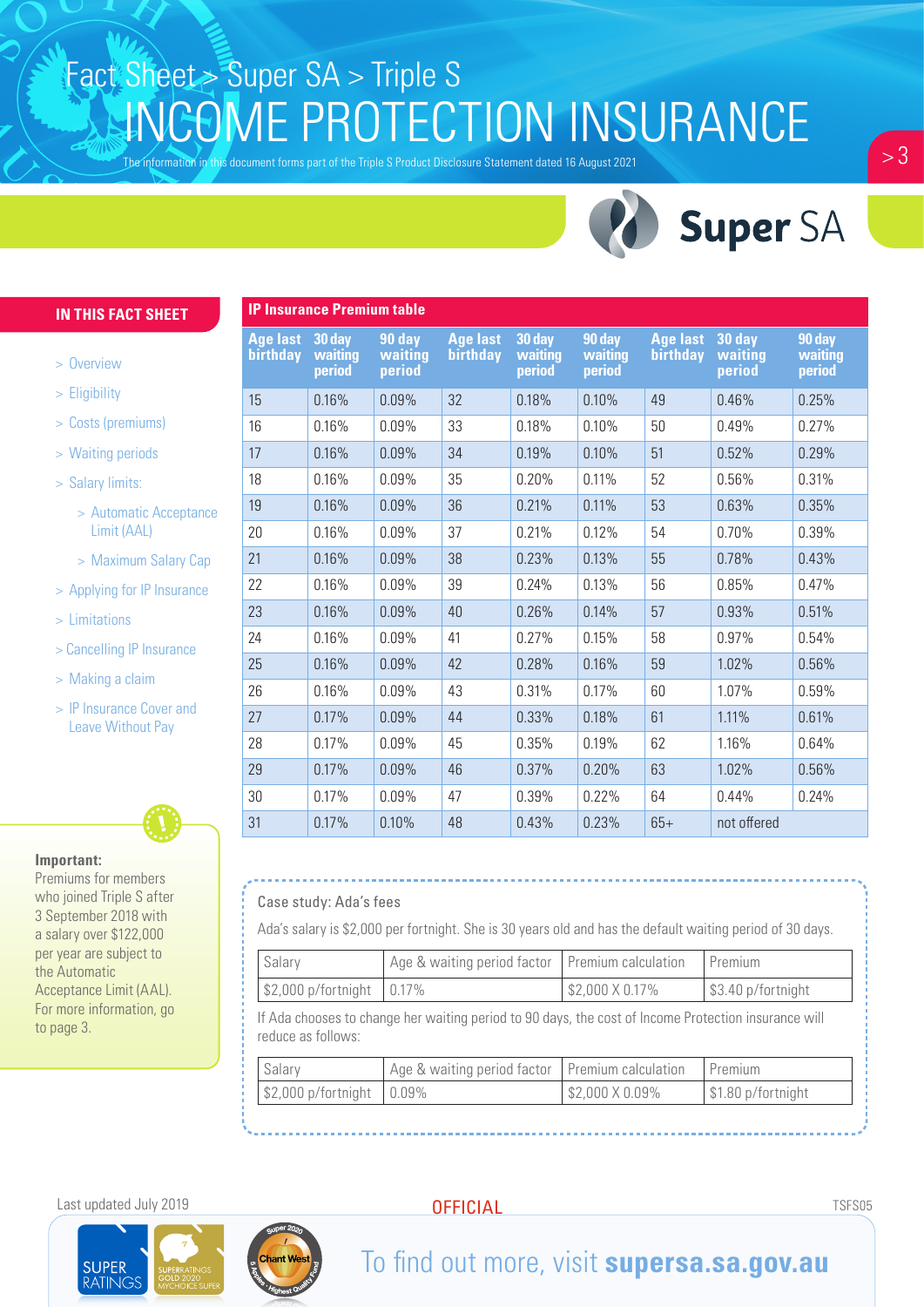The information in this document forms part of the Triple S Product Disclosure Statement dated 16 August 2021





### **IN THIS FACT SHEET**

- > Overview
- > Eligibility
- > Costs (premiums)
- > Waiting periods
- > Salary limits:
	- > Automatic Acceptance Limit (AAL)
	- > Maximum Salary Cap
- > Applying for IP Insurance
- > Limitations
- > Cancelling IP Insurance
- > Making a claim
- > IP Insurance Cover and Leave Without Pay

If you want to change your level of IP insurance, download and complete the *Change Income Protection Insurance Level of Cover* form.

You will find the form on

### **Salary limits: Automatic Acceptance Limit**

- Members who joined Triple S IP Insurance on or after 3 September 2018 will have their notional salary limited to an Automatic Acceptance Limit (AAL) of \$122,000.

This means that if your actual salary is over \$122,000 your IP Insurance premiums and benefits will be based on a salary of \$122,000 and not your actual salary.

Allan is 35 and earns a salary of \$200,000 per year. Allan joined Triple S in December 2018, is eligible for automatic IP Insurance and his IP Insurance is subject to the AAL of \$122,000.

Therefore, Allan's IP premiums, and benefits if he was to claim, are calculated based on a notional salary of \$122,000 pa and **not** his actual salary of \$200,000.

Members who have a salary over \$122,000 and are subject to the AAL may apply to be covered for IP Insurance up to their actual salary from time to time (not exceeding the maximum cap - see below) by completing a Personal Statement about their health.

Where an application to increase above the AAL is approved, limitations may be applied.

the Super SA website. **Allan applies to increase his IP above the AAL** as he is earning \$200,000 a year and wants to be covered for up to 75% of his actual salary, rather than being limited to the AAL. Allan has a bad back which he discloses on his application to increase his IP cover.

> When approved, his IP premiums and benefits (if he makes a claim) are based on his notional salary of \$200,000 up to the maximum salary cap. However, he will have a limitation applied to his IP cover due to his bad back in respect of the amount of IP benefit he would receive above the AAL.

Members who joined Triple S IP Insurance before 3 September 2018 are not subject to the AAL. However, those members earning a salary above \$122,000 can apply to decrease their IP Insurance to the AAL.

### **Salary limits: Maximum Salary Cap**

There is a Maximum Salary Cap on the notional salary. For members who joined Triple S IP Insurance after 3 September 2018 and whose salary exceeds \$584,000, their IP premiums and benefits will be based on a notional salary of \$584,000.

Members who had a salary of greater than \$584,000 on 3 September 2018 will have their Maximum Salary Cap set to their salary at 3 September 2018.

Members cannot apply to increase their IP Insurance cover above the Maximum Salary Cap.

### **Applying for IP Insurance**

If you are not automatically provided IP Insurance (such as casual employees or employees who were already 60 years of age on 3 September 2018), you can apply for IP Insurance. When you apply you will be required to provide health and medical information (limitations may apply). More information on what a limitation is and how it applies can be found on page 5.

Note that the maximum period that benefits are payable to a casual employee is 12 months. Existing members (employed full-time or part-time) who change to casual employment within 90 days from termination of their full-time or part-time employment may continue their IP Insurance.

You can apply for IP cover by completing the *Apply for Income Protection Insurance* form, which can be downloaded from the Super SA website.

Last updated July 2019 TSFS05



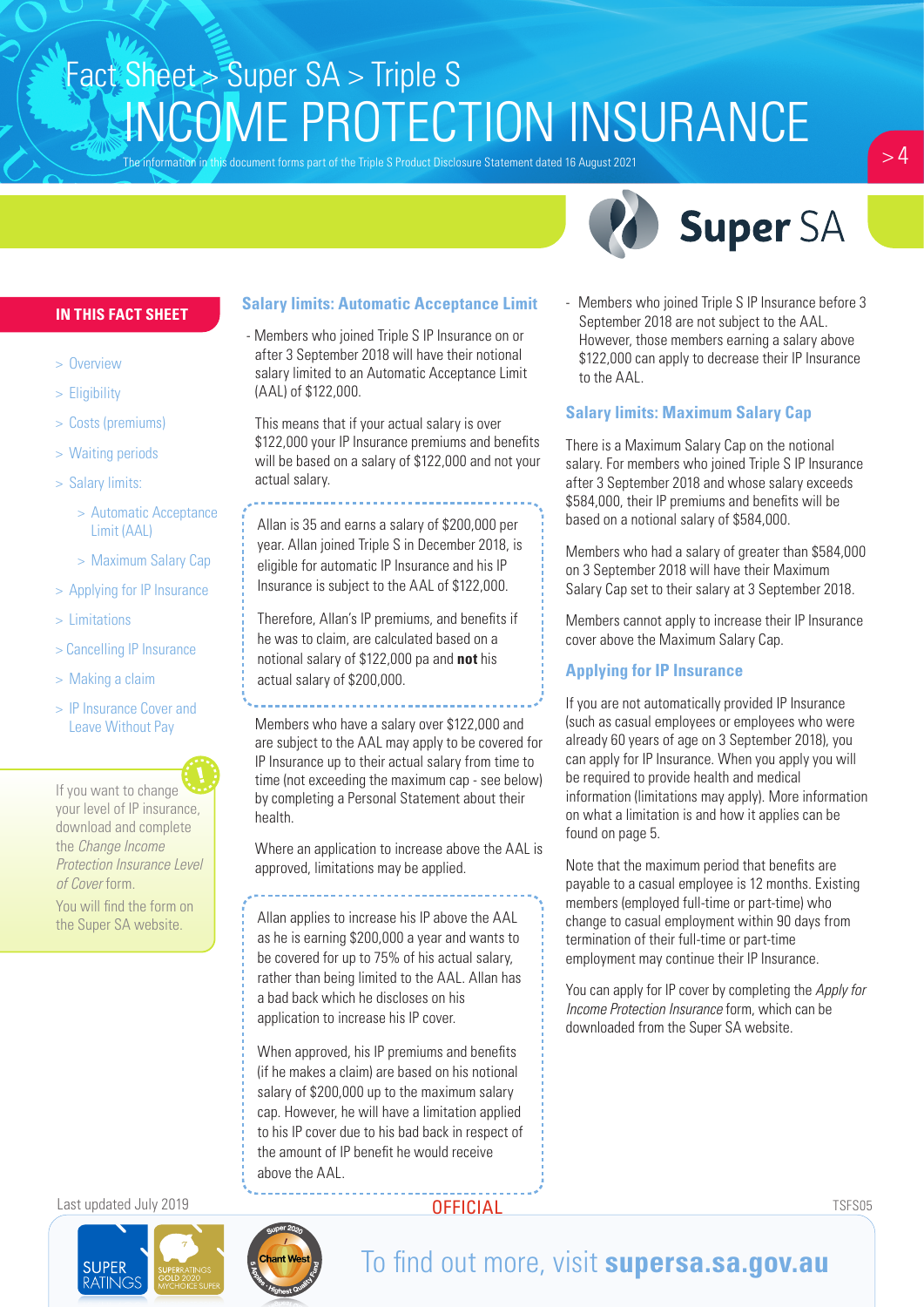The information in this document forms part of the Triple S Product Disclosure Statement dated 16 August 2021



#### **IN THIS FACT SHEET**

- > Overview
- > Eligibility
- > Costs (premiums)
- > Waiting periods
- > Salary limits:
	- > Automatic Acceptance Limit (AAL)
	- > Maximum Salary Cap
- > Applying for IP Insurance
- > Limitations
- > Cancelling IP Insurance
- > Making a claim
- > IP Insurance Cover and Leave Without Pay

*Smoking, chewing or sucking a tobacco product is a 'prescribed activity' and may result in a limitation being placed on your insurance.* 

<sup>1</sup> A "medical condition" is any illness, disease, injury, disability, disorder, syndrome, infection, behaviour and atypical variations of structure and function that impact on or affect the physical and/or mental condition and impairs normal function.

#### Last updated July 2019 TSFS05



### **Information required for the application form**

You will be asked for your height and weight, whether you are, or have been, a smoker in the last five years, and whether you have any medical conditions<sup>1</sup>. These are typical questions that people applying for IP Insurance are asked. These questions allow Super SA to assess the risks involved in offering you insurance. You must answer the questions completely and truthfully.

#### **Assessment of your application**

When your application is received, Super SA will assess your application and, if your IP Insurance is approved, we will grant your IP Insurance cover with or without limitations.

#### **Limitations**

The Super SA Board may place limitations on the IP Insurance cover it offers you if you have a medical condition or if you engage in a 'prescribed activity' that increases your risk of incapacity for work.

If you have a limitation applied to your IP Insurance cover and you lodge a claim for IP, you will not be covered if your incapacity for work is caused in any way by the medical condition that is the subject of the limitation.

#### **Quick Glossary**

**Limitation***: is the term Super SA uses for "authorised conditions".*

**Authorised condition:** *can be a pre-existing medical condition or a medical condition that is a result of a pre-existing medical condition. It can also be a prescribed activity, such as smoking or chewing tobacco. You can find the full definition of "authorised condition" within the Southern State Superannuation Regulations 2009.*

**Medical Condition:** *is any illness, disease, injury, disability, disorder, syndrome, infection, behaviour and atypical variation of structure and function that impact on or affect the physical and/or mental condition and impairs normal function.*

For example, if you have a pre-existing heart condition, a limitation may be placed on your IP insurance cover for that condition and related illnesses. This means that you will not be covered for an incapacity that is in any way caused by the pre-existing heart condition or any related illness.

The same applies if you have a limitation on your IP insurance for a prescribed activity such as smoking. It means that you will not be covered for an incapacity that is caused in any way by smoking or its related illnesses.

If you have a limitation placed on your IP insurance and your circumstances change, you can apply to have the limitation removed. You will need to complete a Statutory Declaration and provide medical evidence. Based on the updated information or medical evidence you provide, your limitation may remain, be varied or be removed.

#### **What does the limitation mean for me?**

If you make a claim, Super SA will ascertain if there is a connection between the reason your limitation was applied (ie your medical condition or prescribed activity) and the medical condition (refer to the Quick Glossary for the definition) that is stopping you attending work. Super SA will seek expert medical opinion or opinions, and if there is a proven connection between the limitation and the medical condition causing your incapacity for work, your claim will be denied.

It is important to remember that even if you have a limitation for one or more medical conditions or a prescribed activity, you are still covered for other incapacitating events that are not related to the limitation.

#### **What if I do not disclose a medical condition on my application form?**

When you lodge a claim for income protection, the claim and medical information received are reviewed. If you were not automatically provided IP Insurance on joining Triple S (eg casual employees) or have applied to increase your IP insurance above the Automatic Acceptance Limit, and have

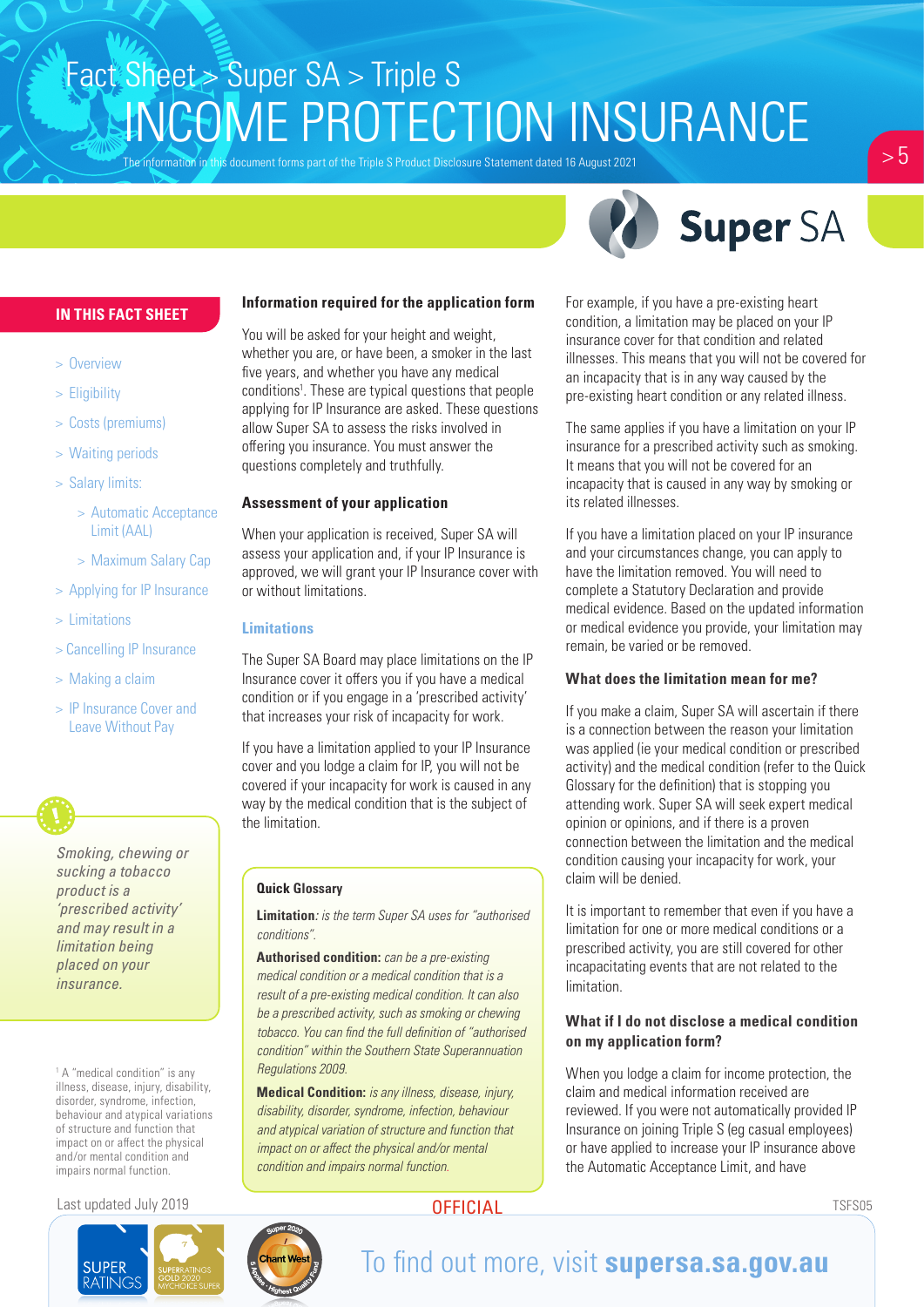The information in this document forms part of the Triple S Product Disclosure Statement dated 16 August 2021



 $> 6$ 

#### **IN THIS FACT SHEET**

- > Overview
- > Eligibility
- > Costs (premiums)
- > Waiting periods
- > Salary limits:
	- > Automatic Acceptance Limit (AAL)
	- > Maximum Salary Cap
- > Applying for IP Insurance
- > Limitations
- > Cancelling IP Insurance
- > Making a claim
- > IP Insurance Cover and Leave Without Pay

subsequently applied for IP insurance, your claim will also be assessed against your original application.

If there is medical evidence that you participated in a prescribed activity or that a condition or symptoms existed before you were granted your IP Insurance, and this was not disclosed on your application, and it relates to the condition for which you are claiming, Super SA has the right to deny your insurance claim in relation to any portion of the cover that you applied for.

#### **This is known as non-disclosure, and any insurance cover can be declined where non-disclosure occurs.**

#### **Making a claim**

To make a claim for IP Insurance, contact Super SA.

The time taken to assess your claim, once Super SA has received your original IP Insurance claim form and all other relevant documentation, depends on the conditions you have and the information that is available. A claim can take anywhere from a few weeks to several months, particularly if we have to wait for information from medical practitioners.

We will keep you informed of progress and how you may be able to help us if there are any delays outside of Super SA's control. You will have to pay the cost of providing any medical evidence to support your claim, such as obtaining the medical reports from your treating medical practitioners.

After your claim is approved, you will need to pay the cost of obtaining any necessary ongoing reports requested by Super SA from your treating medical practitioners to review your claim.

If Super SA request you attend an appointment with an independent medical examiner, the medical examiner's costs will be covered by Super SA.

However, if an appointment is arranged and you do not attend the appointment, you will need to pay the cost of any non-attendance fee incurred.

Eligible members, except casual employees, can receive up to a maximum of 24 months of IP payments during any 48 month period for the same illness or medical condition. If you suffer a different illness or medical condition, you may claim for up to a further maximum period of 24 months.

Casual employees who applied for IP Insurance are eligible to receive IP payments for up to 12 months during any 48 month period for the same illness or medical condition.

#### **What is the eligibility criteria for members claiming IP Insurance?**

To be eligible to claim IP Insurance payments you:

- must have cover
- must be temporarily or permanently incapacitated for work
- must be aged under 65
- must still be employed within the SA public sector
- must lodge your claim within six months of ceasing to be engaged in employment due to illness or temporary disablement (the day you last physically went to work) or within six months of ceasing paid leave entitlements if taken immediately following incapacity
- must have been off work due to incapacity for your waiting period (ie 30 or 90 days)
- cannot be receiving compensation under the *Return to Work* Act
- cannot be receiving annual leave, long service, sick leave payments or other paid leave.

#### **Will I need to supply medical information when applying for or receiving Income Protection Insurance payments?**

Yes. If you apply or want to continue receiving Income Protection Insurance payments you must supply Super SA with updated medical information as requested.

Last updated July 2019 TSFS05

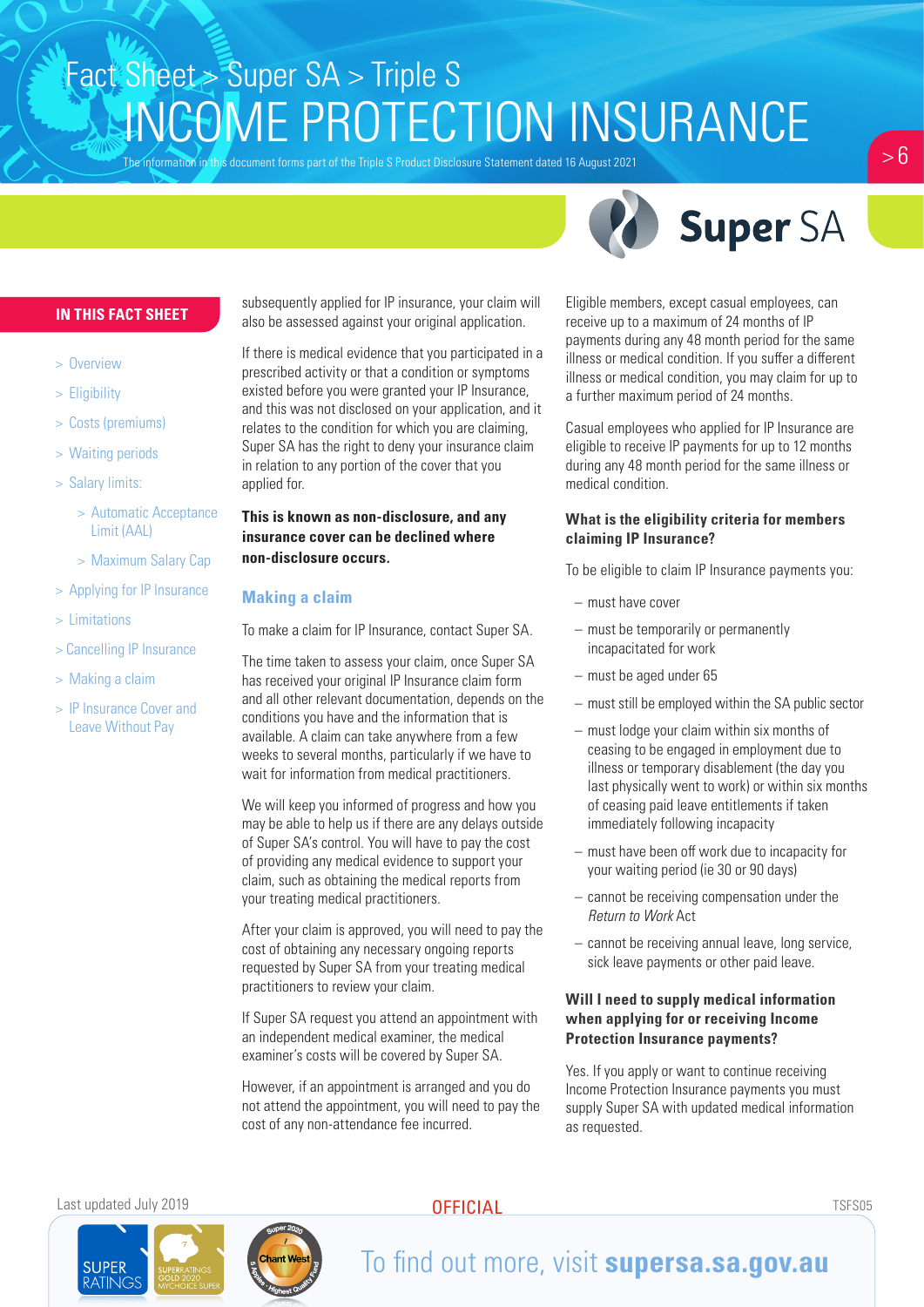The information in this document forms part of the Triple S Product Disclosure Statement dated 16 August 2021

 $> 7$ 



#### **IN THIS FACT SHEET**

- > Overview
- > Eligibility
- > Costs (premiums)
- > Waiting periods
- > Salary limits:
	- > Automatic Acceptance Limit (AAL)
	- > Maximum Salary Cap
- > Applying for IP Insurance
- > Limitations
- > Cancelling IP Insurance
- > Making a claim
- > IP Insurance Cover and Leave Without Pay

#### **When will IP Insurance payments start?**

You are not eligible to receive IP benefits until you have been off work due to incapacity for a period of 30 or 90 calendar days (ie your waiting period). You can work two days within the 30 day waiting period or five days (but no more than two consecutive days) within the 90 day waiting period without the waiting period being reset. During the waiting period, you can use sick leave or other forms of paid or unpaid leave.

You can lodge an application for IP benefits during your waiting period but your claim will not be assessed until your waiting period has expired.

After your IP claim is approved, you will receive payments fortnightly, in arrears. Once you are receiving IP insurance payments, your notional salary will be adjusted six monthly<sup>1</sup>, commencing on 1 April and 1 October each year in line with the Consumer Price Index (CPI) All Ordinaries Adelaide.

All benefit payments you receive are included in your taxable income.

#### **When will IP Insurance payments cease?**

Your IP Insurance payments will cease being paid if:

- your employment terminates for any reason, including if your contract expires
- you reach age 65
- you reach the end of the 24 month maximum benefit period
- for those employed on a casual basis after you have received 12 months' maximum payments benefit period
- you are no longer ill or temporarily disabled or incapacitated for work
- you resume your normal working hours
- you commence receiving workers' compensation benefits under the Return to Work Act or paid leave entitlements
- you receive work income that exceeds the total benefit you would otherwise be entitled to from Super SA
- you are approved a Terminal Illness benefit or die
- you request payments be suspended (note: the period of suspension will count towards the 24 month maximum entitlement period).

### **Cancelling IP Insurance**

Most Triple S members can cancel IP Insurance at any time.

However Triple S Police and SA Ambulance Operationalmembers and SA Ambulance staff who transferred into Triple S from the SA Ambulance Service Superannuation Scheme cannot cancel their IP Insurance until age 60.

To cancel your IP insurance, download and complete the *Triple S Cancel Income Protection* form. You will find the form on the Super SA website.

If you cancel your IP Insurance cover and at a later time wish to re-apply you will need to provide health and medical information. This means that limitations may apply.

#### **IP Insurance Cover and Leave Without Pay (LWOP)**

IP Insurance cover ceases when you commence LWOP. It recommences on the day that you return to work.

If you are on LWOP for 12 months or more, you will not be covered for any medical condition that was known to you on the day you returned to work for a period of two years from the date you returned to work.

1 Transitional provisions apply to the adjustment of IP insurance payments in respect of an IP insurance entitlement which commenced before 3 September 2018.

Last updated July 2019 TSFS05

**SUPER**